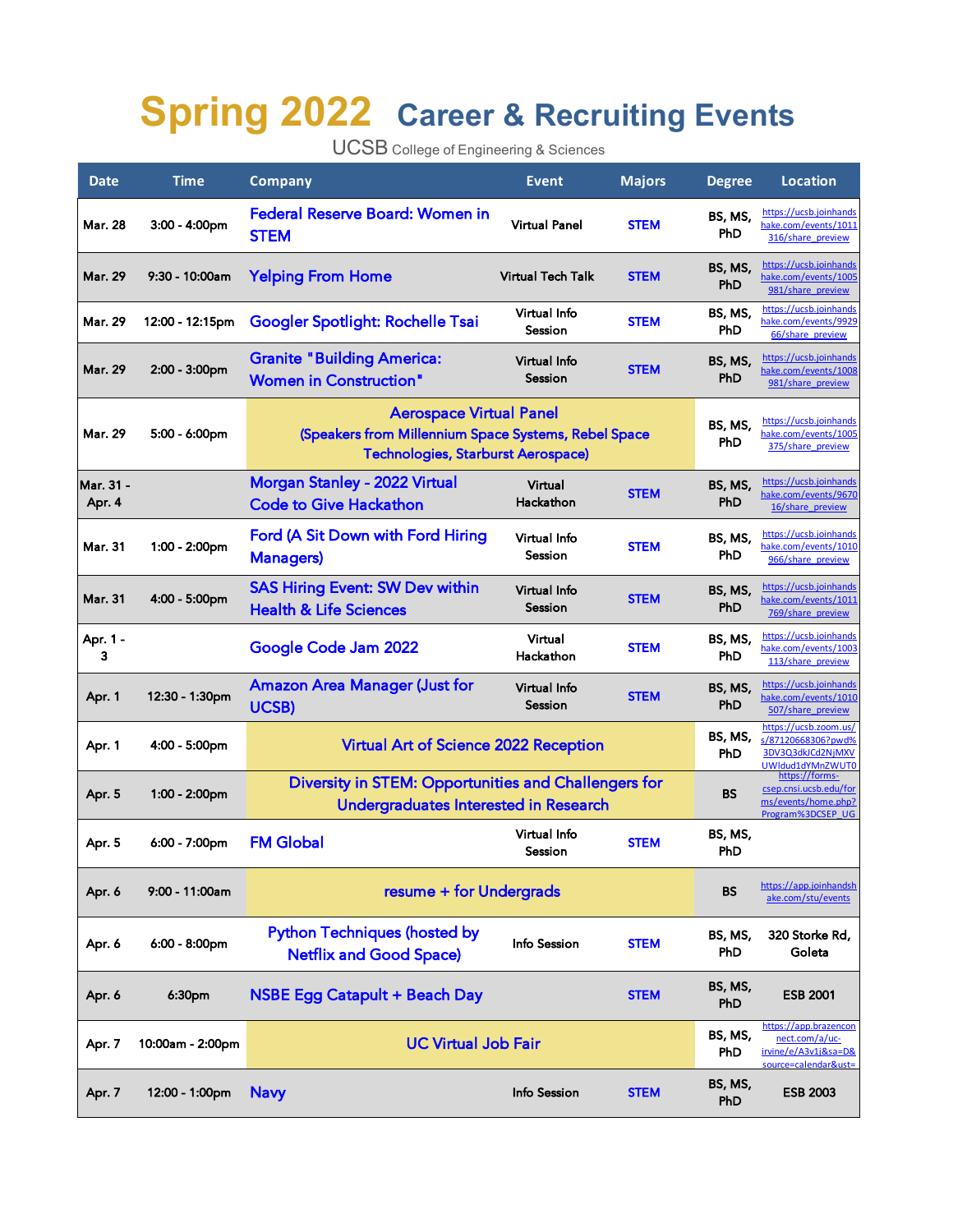| Apr. 7  | 3:00 - 4:00pm             | MBA on Your Mind? How to Prepare for an MBA with Harvard<br><b>School Admissions Office</b>                                                                  |                         |             | BS, MS,<br><b>PhD</b> | https://ucsb.joinhands<br>hake.com/events/1002<br>311/share preview                |
|---------|---------------------------|--------------------------------------------------------------------------------------------------------------------------------------------------------------|-------------------------|-------------|-----------------------|------------------------------------------------------------------------------------|
| Apr. 8  | 11:00am - 1:00pm          | resume + for Grad Students                                                                                                                                   |                         |             | MS, PhD               | https://app.joinhandsh<br>ake.com/stu/events                                       |
| Apr. 8  | 1:00 - 2:00pm             | "Scoring Systems: At the Extreme of Interpretable Machine<br>Learning" Center for Responsible Machine Learning (CRML)<br><b>Distinguished Lecture</b>        |                         |             | BS, MS,<br><b>PhD</b> | https://ucsb.zoom.us/<br>webinar/register/WN<br>DEDDholRryzXx-<br><b>Dc5LaHg</b>   |
| Apr. 9  | 12:00 - 2:00pm            | <b>UCSB Open House (College of Engineering)</b>                                                                                                              |                         |             | BS, MS,<br><b>PhD</b> | Chem Lawn                                                                          |
| Apr. 13 | 1:00 - 5:00pm             | <b>UCSB Spring Career Fair</b>                                                                                                                               |                         |             | BS, MS,<br><b>PhD</b> | Thunderdome                                                                        |
|         | Apr. 14 11:00am - 12:00pm | <b>HCL National Career Fair</b>                                                                                                                              | <b>Career Fair</b>      | <b>STEM</b> | BS, MS,<br>PhD        | https://ucsb.joinhands<br>hake.com/events/1015<br>024/share preview                |
| Apr. 14 | 12:30 - 2:00pm            | Untangling Entanglement & Other Quantum Ideas (hosted by<br>the UCSB Library)                                                                                |                         |             | BS, MS,<br><b>PhD</b> | Instruction &<br><b>Training Rm 1312</b>                                           |
| Apr. 14 | 4:00 - 5:00pm             | How Quantum Mechanics Affects Our Lives: A Panel Discussior                                                                                                  |                         |             | BS, MS,<br><b>PhD</b> | Instruction &<br><b>Training Rm 1312</b>                                           |
| Apr. 14 | $5:00 - 6:00$ pm          | <b>ERSP (hosted by WiCS)</b>                                                                                                                                 | Info Session            | <b>STEM</b> | BS, MS,<br>PhD        | <b>HFH 1132</b>                                                                    |
| Apr. 15 | 1:00 - 2:00pm             | "When is Memorization Necessary for Machine Learning"<br><b>Center for Responsible Machine Learning (CRML)</b><br><b>Distinguished Lecture</b>               |                         |             | BS, MS,<br>PhD        | https://ucsb.zoom.us/<br>webinar/register/WN<br>KlJ2rxKYRly7Xa8jJnpKjg             |
| Apr. 18 | 6:00 - 7:00pm             | <b>Venderbilt (hosted by NSBE)</b>                                                                                                                           | Info Session            | <b>STEM</b> | BS, MS,<br>PhD        | <b>ESB 2001</b>                                                                    |
|         | Apr. 19 11:30am - 12:30pm | Entreprenuership 101: for Women by Women<br>(Laurel Mintz, Board Director of the Women Founders Network and<br><b>CEO &amp; Founder of Elevate My Brand)</b> |                         |             |                       | https://ucsb.joinhands<br>hake.com/events/1002<br>315/share_preview                |
| Apr. 19 | 4:00 - 5:30pm             | Google                                                                                                                                                       | Virtual Info<br>Session | <b>STEM</b> | BS, MS,<br><b>PhD</b> |                                                                                    |
| Apr. 21 | 4:00 - 5:00pm             | Engineering + Tech Alumni: Limited Experience to<br><b>Full-Time Jobs</b>                                                                                    |                         |             | BS, MS,<br><b>PhD</b> | https://ucsb.joinhands<br>hake.com/events/1001<br>395/share preview                |
| Apr. 21 | 5:00 - 6:00pm             | <b>BioTech Grad Student Panel: Ask Recent Alumni</b><br>"What Comes Next?"                                                                                   |                         |             | BS, MS,<br><b>PhD</b> | https://forms-<br>csep.cnsi.ucsb.edu/for<br>ms/events/home.php?<br>Program=CSEP UG |
| Apr. 22 | 2:00 - 3:00pm             | PDS: Danielle Wood, MIT Media Lab's Space Enabled Progran<br><b>Moderated by SACNAS Grad Chapter</b>                                                         |                         |             | BS, MS,<br><b>PhD</b> | Elings 1601                                                                        |
| Apr. 22 | 2:00 - 3:15pm             | <b>NXP Global Sales &amp; Marketing</b>                                                                                                                      | Info Session            | <b>STEM</b> | BS, MS,<br>PhD        | https://app.joinhandsh<br>ake.com/events/10205<br>20/share preview                 |
| Apr. 23 | 4:00 - 7:00pm             | <b>Google Kickstart Coding</b><br><b>Competition</b>                                                                                                         | Info Session            | <b>STEM</b> | BS, MS,<br><b>PhD</b> | https://ucsb.joinhands<br>hake.com/events/1033<br>429/share preview                |
| Apr. 27 | 6:30pm                    | <b>NSBE Dinner</b>                                                                                                                                           |                         | <b>STEM</b> | BS, MS,<br>PhD        | <b>Rockfire Grill</b>                                                              |
| Apr. 28 | 4:00 - 5:00pm             | <b>Money Talks: How to Financially Evaluate Your Job Offers</b>                                                                                              |                         |             | BS, MS,<br><b>PhD</b> | https://ucsb.joinhands<br>hake.com/events/1002<br>320/share preview                |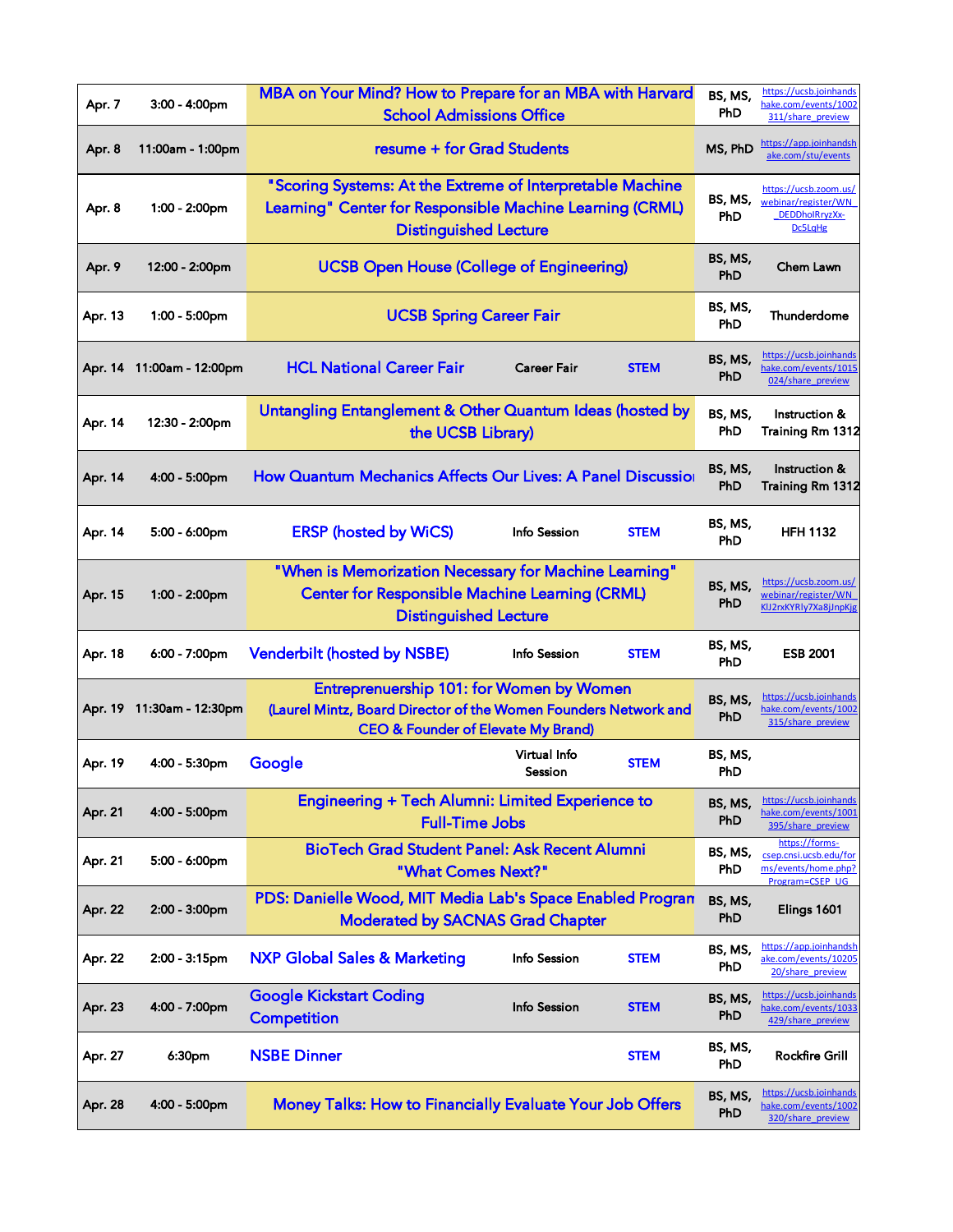| Apr. 28        | 4:00 - 5:00pm             | <b>Navy (Virtual)</b>                                                                            | Info Session          | <b>STEM</b> | BS, MS,<br>PhD        | https://us02web.zoom<br>.us/j/84589380935?p<br>wd%3DK0t2N2VzdVhia<br>C9sZXhCWiFicEZGQT0 |
|----------------|---------------------------|--------------------------------------------------------------------------------------------------|-----------------------|-------------|-----------------------|-----------------------------------------------------------------------------------------|
| Apr. 28        | 4:00 - 6:30pm             | <b>Technology Management Program (TMP) New Venture</b><br><b>Competition (NVC) Fair</b>          |                       |             | BS, MS,<br><b>PhD</b> | <b>Corwin Pavillion</b>                                                                 |
| Apr. 29        | 1:00 - 2:15pm             | <b>NXP Global Sales &amp; Marketing</b>                                                          | Info Session          | <b>STEM</b> | BS, MS,<br><b>PhD</b> | https://app.joinhands<br>ake.com/events/10205<br>20/share preview                       |
| <b>May. 3</b>  | 6:30 - 7:30pm             | <b>FM Global</b>                                                                                 | Info Session          | <b>STEM</b> | BS, MS,<br>PhD        | <b>ENGII 1519</b>                                                                       |
| May. 4         | 6:30pm                    | <b>NSBE "Self Care Night"</b>                                                                    |                       | <b>STEM</b> | BS, MS,<br>PhD        | <b>ESB 2001</b>                                                                         |
|                | May. 6 11:00am - 12:00pm  | SIMS (Secondary Ion Mass Spec) & XPS (X-ray Photoelectron<br>Spectroscopy) Facilities in the MRL |                       |             | BS, MS,<br>PhD        | https://ucsb.zoom.us/<br>meeting/register/tZUp<br>C <sub>2</sub><br>ipgDogG9U4QNAy22P   |
| May. 9         | 6:00 - 7:00pm             | <b>Python for Researchers Workshop</b><br>(hosted by LI & SACNAS Grad)                           |                       |             | BS, MS,<br><b>PhD</b> | <b>Elings Hall</b>                                                                      |
|                | May. 11 11:00am - 12:00pm | PDS: BIOE Career Talk: James Mahaffey, Ph.D., V.P.,<br><b>Emerald Foundation, Inc.</b>           |                       |             | BS, MS,<br>PhD        | Elings 1601                                                                             |
| May. 11        | 4:00 - 5:00pm             | <b>Early Career Opportunites at UCSB (hosted by Career Services)</b>                             |                       |             | BS, MS,<br>PhD        | https://ucsb.joinhands<br>ake.com/events/1032<br>557/share preview                      |
| May. 12        | 4:00 - 6:00pm             | <b>Aptera (hosted by ASME)</b>                                                                   | Pop Up Event          | <b>STEM</b> | BS, MS,<br>PhD        | Chem Lawn                                                                               |
| May. 16        | 10:30 - 11:30am           | Diversity, Equity & Inclusion at<br><b>Shell</b>                                                 | Info Session          | <b>STEM</b> | BS, MS,<br>PhD        | Elings 1605                                                                             |
| May. 16        | 6:00 - 7:00pm             | <b>Python for Researchers Workshop</b><br>(hosted by LI & SACNAS Grad)                           |                       |             | BS, MS,<br><b>PhD</b> | <b>Elings Hall</b>                                                                      |
| May. 17        | 4:00 - 5:00pm             | <b>SIG Eng Hiring Manager</b>                                                                    | Q&A                   | <b>STEM</b> | BS, MS,<br>PhD        | https://ucsb.joinhands<br>nake.com/events/1042<br>536/share preview                     |
| May. 18        | 12:00 - 4:00pm            | <b>UCSB End of the Year Job Fair</b>                                                             |                       |             | BS, MS,<br>PhD        | <b>Corwin Pavillion</b>                                                                 |
| May. 18        | 6:30pm                    | Northrop Grumman (hosted by<br><b>NSBE)</b>                                                      | Info Session          | <b>STEM</b> | BS, MS,<br>PhD        | <b>ESB 2001</b>                                                                         |
|                |                           | May. 19 11:00am - 12:00pm Element (Aircom Labs)                                                  | Virtual Open<br>House | <b>STEM</b> | BS, MS,<br>PhD        | https://ucsb.joinhands<br>hake.com/events/1038<br>472/share preview                     |
| May. 19        | 1:30 - 3:00pm             | <b>Prudential &amp; PGIM's Women's Technology Summit</b>                                         |                       |             | BS, MS,<br>PhD        | https://ucsb.joinhand<br>hake.com/events/1040<br>832/share preview                      |
| May. 20        | $1:00 - 2:15$ pm          | <b>NXP Global Sales &amp; Marketing</b>                                                          | Info Session          | <b>STEM</b> | BS, MS,<br>PhD        | https://ucsb.joinhands<br>hake.com/events/1043<br>157/share preview                     |
| May. 21        | 6:30pm                    | <b>NSBE Olympics</b>                                                                             |                       | <b>STEM</b> | BS, MS,<br>PhD        | <b>ESB 2001</b>                                                                         |
| <b>May. 23</b> | $5:30 - 6:30$ pm          | <b>US Dept of State</b>                                                                          | Info Session          | <b>STEM</b> | BS, MS,<br>PhD        | <b>ENGII 1519</b>                                                                       |
| May. 23        | 6:00 - 7:00pm             | <b>Python for Researchers Workshop</b><br>(hosted by LI & SACNAS Grad)                           |                       |             | BS, MS,<br>PhD        | <b>Elings Hall</b>                                                                      |